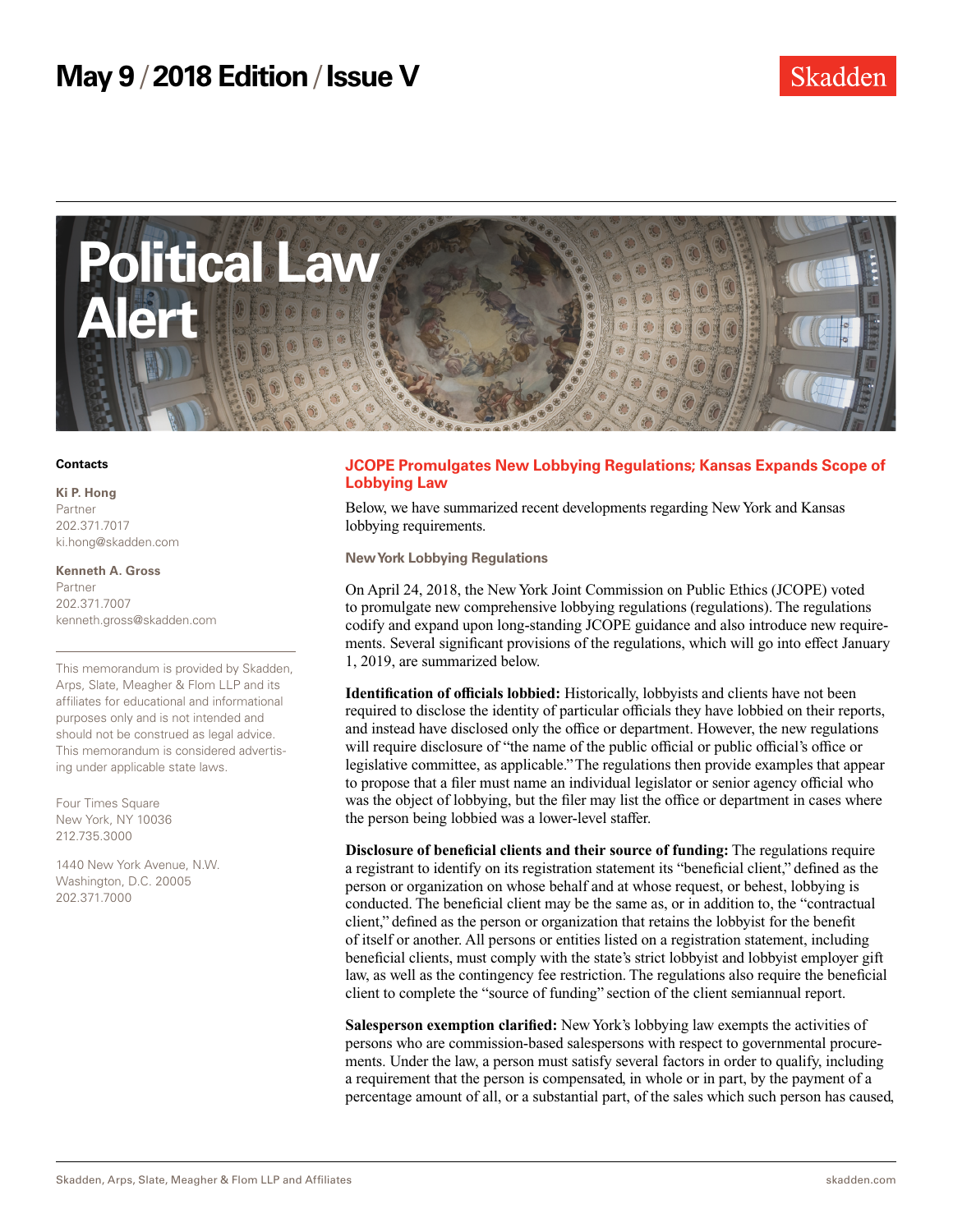# **Political Law Alert**

promoted, influenced or induced. The regulations specify that this factor is only satisfied where a person is compensated, or intended to be compensated, on a commission basis for at least 50 percent of the sales the person caused, promoted, influenced or induced.

**Equity compensation impermissible:** The regulations state that stock or equity payments for lobbying activity are *per se*  impermissible and are *per se* a violation of the restriction on the payment of contingent compensation. A JCOPE attorney advised that this prohibition does not apply where a lobbyist is paid a salary for lobbying and also receives stock or other equity compensation unconnected with lobbying. JCOPE previously had issued similar guidance, but the regulations further state that the presumption of impermissibility can be overcome by showing that the value of stock or equity is not directly dependent on the outcome of the government action that is the subject of the lobbying. Any stock or equity payments for lobbying are only permissible if approved by JCOPE upon application. The regulations lay out the following factors for JCOPE to consider in making such a determination: whether the stock is publicly traded or closely held; whether the lobbying activity addresses a lobbying firm's entry or continued access to a geographic or product market; whether the government action has broad impact across an industry or population, not simply impacting a small number of organizations; any trading activity and changes in price, appraisal or valuation over the preceding 12 months; and other factors as determined by JCOPE.

**Other topics:** In addition to the above provisions, the regulations also address the treatment of multi-party lobby arrangements and coalitions, the classification and reporting of social media communications as direct or grassroots lobbying, the treatment of organized lobby days, coverage of door-opening as lobbying, and other topics. Lastly, the regulations carve out a narrow exemption for employers of only in-house lobbyists from the semiannual client reporting obligation, though the source of funding report is still due.

### **Kansas Lobby Law**

On April 16, 2018, Kansas Gov. Jeff Colyer signed SB 394, expanding the scope of the state's lobby law with respect to procurement lobbying. Until June 30, 2018, procurement activity only triggers lobbyist registration in Kansas if one provides certain gifts or entertainment to state officers or employees worth \$1,000 or more in the aggregate in a calendar year. Effective July 1, 2018, registrable lobbying activity will include attempts to influence executive or judicial branch procurement. Thus, beginning July 1, a person may trigger registration for Kansas procurement lobbying if he or she is employed in considerable degree for lobbying, formally appointed as the primary representative of an organization to lobby in person on state property, or makes certain expenditures of \$1,000 or more in a calendar year for lobbying.

Effective July 1, 2018, certain written communications by employees of a private business seeking a contract, communications regarding contracts worth \$5,000 or less and certain other communications regarding Kansas economic development programs will be exempt. However, SB 394 does not include a general exemption for a sales person's activities. SB 394 also includes minor changes to the state's lobbyist reporting requirements and its gift restrictions.